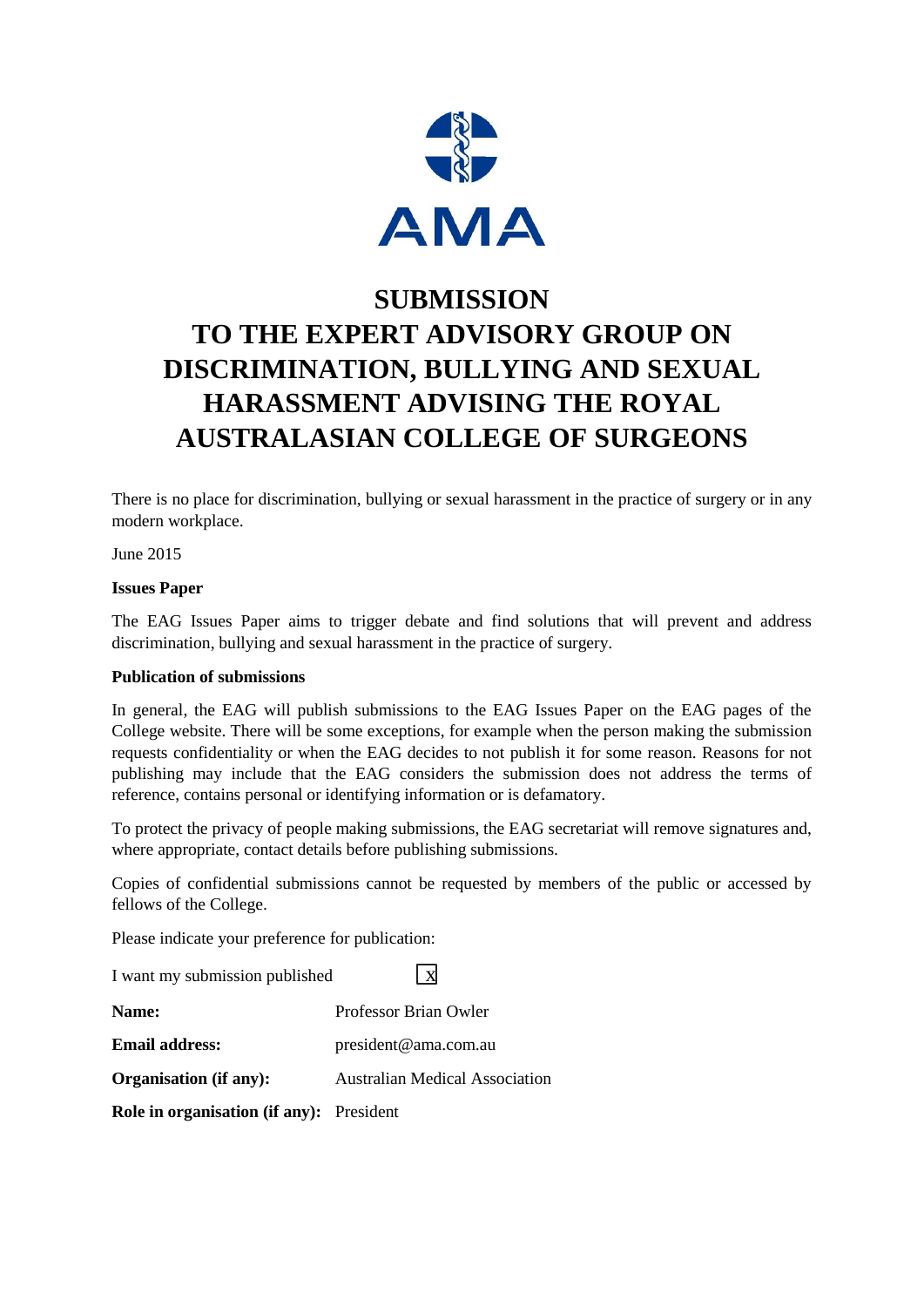# **1. Organisational Culture**

*Discrimination, bullying and sexual harassment persist in the health sector, including in the practice of surgery, despite clear evidence that these behaviours jeopardise patient safety and negatively impact on victims.*

- *a. Problems persist despite the legal, policy and standards Framework*
	- *Do surgeons know where the line is, and still cross it?*
	- *Are surgeons aware of the relevant professional and educational standards? If so, why do some ignore them?*
	- *What more needs to be done to increase awareness of the law and standards? What needs to be done to ensure compliance with them?*

Discrimination, bullying and sexual harassment are not issues limited to the medical profession. However, the AMA believes that doctors need to play a leadership role in addressing these issues.

Despite medical schools, colleges and employers all having relevant policies in place, there is evidence that these are not well understood or well known. While the AMA has not surveyed consultants, we do know from our 2014 survey of specialist trainees that general awareness of bullying and harassment policies across all colleges is low, with only 30 per cent of trainees reporting that they were aware of these.

The AMA has not undertaken any research as to why some surgeons may cross professional boundaries. However, there would appear to be several possible explanations including:

- The hierarchical nature of the medical profession;
- The high stakes environment in which surgeons work, including long working hours;
- The working environment in public hospitals, with a culture of bullying and harassment that can 'normalise' such behaviour; and
- Long- standing culture within the profession, acknowledging the general reluctance of victims to make complaints about bullying and harassment for fear of retribution and the lack of a 'safe place' where they can take a complaint.

In relation to compliance, there appears to be a disconnect between the roles of colleges and employers in handling bullying and harassment complaints. There is also little co-operation between employers and colleges with respect to the development and implementation of bullying and harassment policies and in relation to complaints handling. This environment discourages effective compliance both with respect to the development of well understood and effective policies, as well as in relation to having accessible and trusted complaints mechanisms.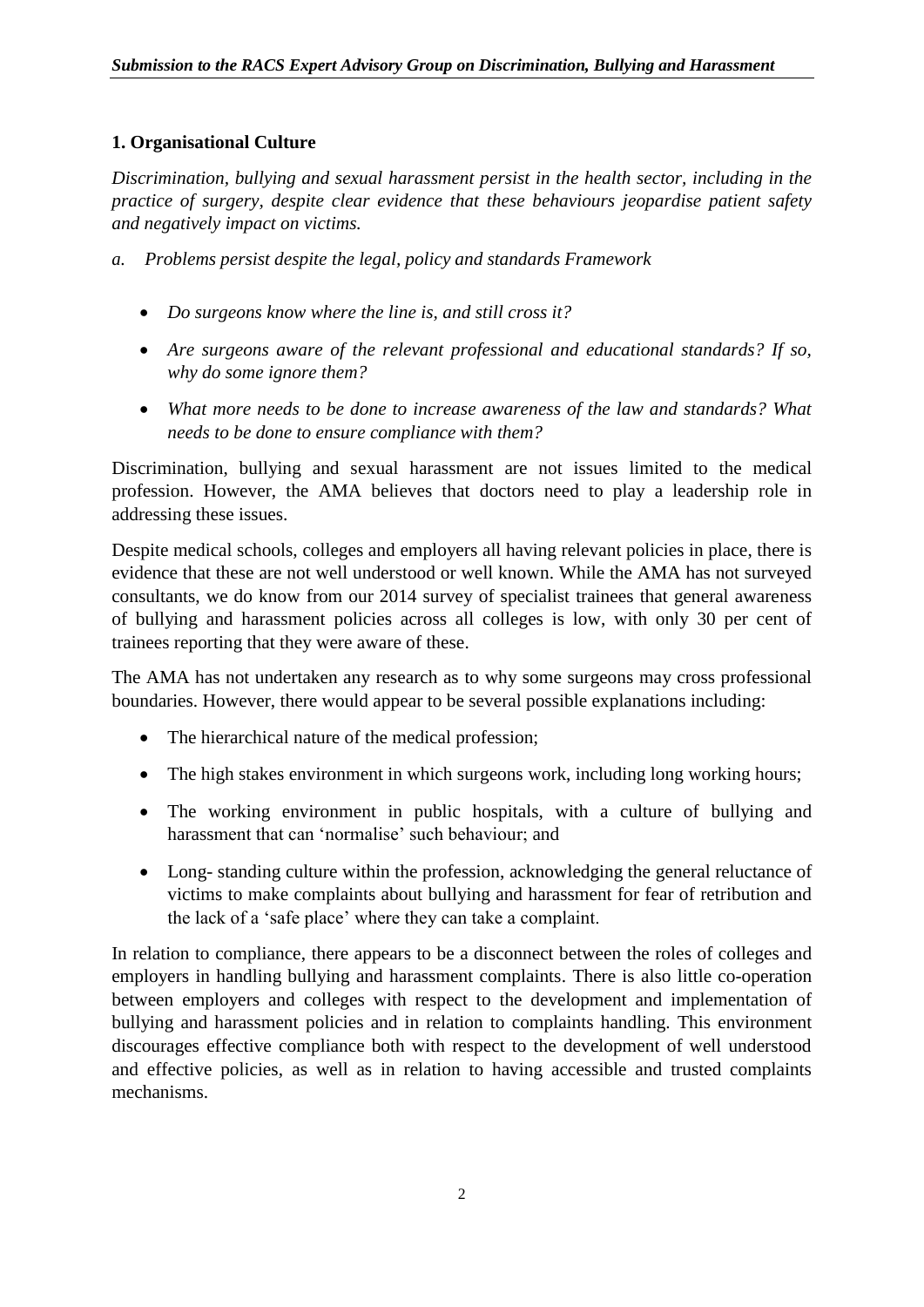- *b. Are we teaching the right skills?*
	- *Are Surgical Trainees well enough informed about appropriate behaviour in the workplace and given the skills to deal with the inappropriate behaviour of others? If not, what other training do they need? Why isn't training changing the behaviour in the workplace?*
	- *How can the link between patient safety and appropriate behaviour be made clearer? How helpful is this link in preventing discrimination, bullying and sexual harassment?*

It is the AMA's position that education is critical to changing culture, and this needs to commence early - from medical school onwards.

The recent AMA Roundtable on sexual harassment in the medical profession highlighted the need for all medical practitioners at all stages of their career to be up-skilled in performance management, communication techniques, providing assessment and feedback and remediation in order to better handle these issues when they arise and prevent issues escalating where possible.

This stems from the fact that while a medical practitioner or supervisor may be clinically excellent, they do not always have the skills to communicate effectively when giving feedback, having difficult conversations or managing a complaint. Where this is handled poorly, this can have a direct impact on trainee health and wellbeing and career progression.

All doctors require these skills and they should be included in the curriculum for trainees and offered as continuing professional development courses for fellows. This is part of developing the qualities of professionalism and leadership in doctors, and is consistent with the attributes outlined in Good Medical Practice: A Code of Conduct for Doctors in Australia. Consideration should also be given to making this a mandatory requirement for all supervisors.

Doctors at all stages in their career also require further and ongoing education about what bullying and sexual harassment looks like and how to make a complaint, and for those in management positions, how to investigate and manage a complaint. Managers and supervisors need to be aware of typical bullying and harassment behaviours that perpetuate an unhealthy culture and develop strategies to change these behaviours.

Appropriate behaviour needs to be embedded in training programs, with the link between appropriate behaviour, safe working environment and patient safety being clearly set out.

There is a willingness on the part of jurisdictions (employers) to do more to address sexual harassment in the workplace and the College needs to work closely with jurisdictions to put in place the right policies, processes and culture.

*Do you have comments on the following?*

*• Refocus training to prevent discrimination, bullying and sexual harassment by emphasising patient safety as well as compliance*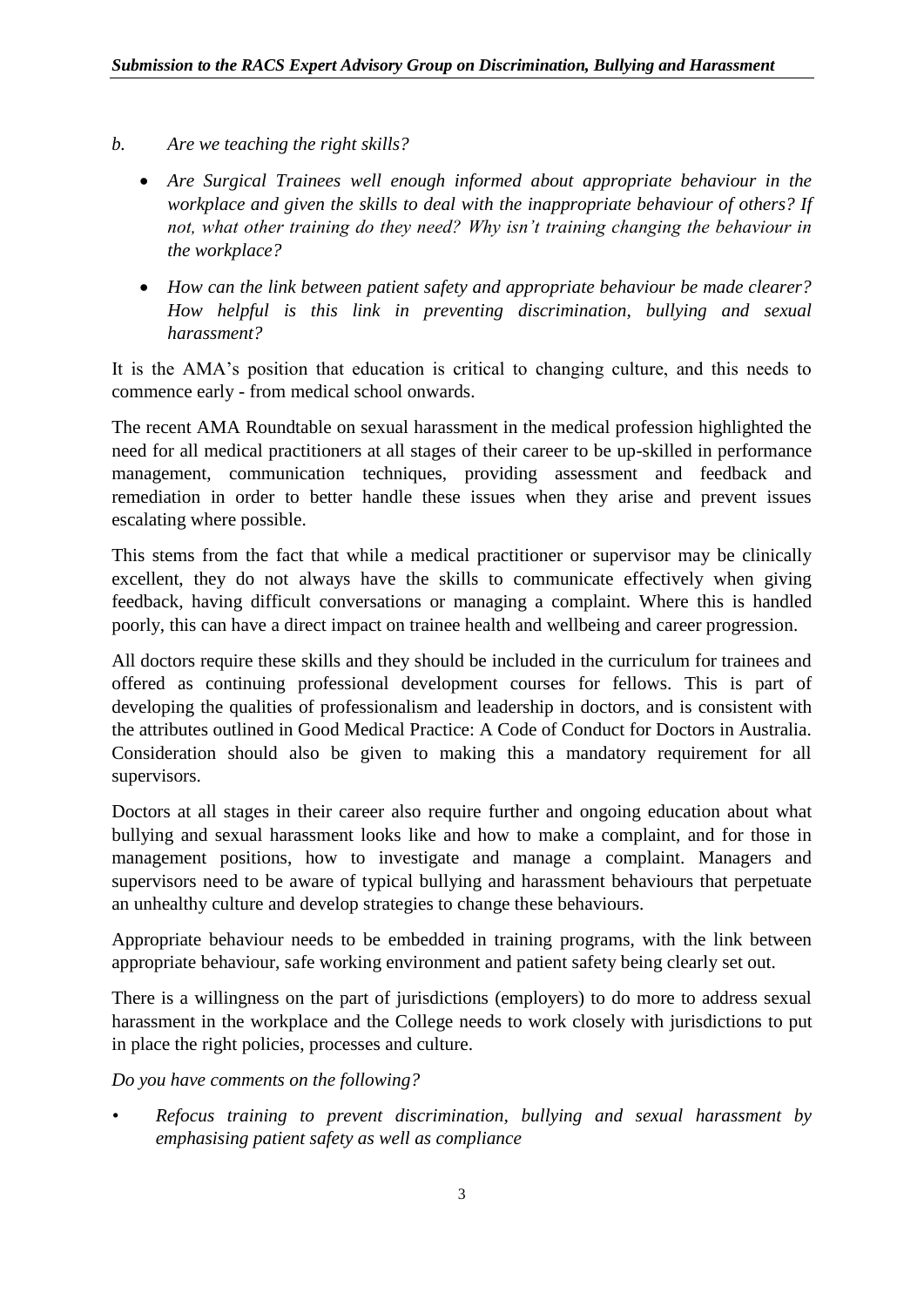- *• Review current professional development and traineeship education about discrimination, bullying and sexual harassment.*
- *• Undertake site visits or surveys to confirm staff awareness of reporting requirements.*

The above steps are all reasonable actions to take as part of a suite of broader measures that are needed to tackle bullying and harassment in a meaningful way.

#### **2. The culture of surgery**

*Beyond its persistence in the health sector generally, what is it about the culture of surgery that has not prevented discrimination, bullying and sexual harassment?*

- *a. Gender inequity*
	- *What else can be done to address gender inequity or promote gender equity?*
	- *Is there a link between gender inequity and discrimination, bullying and sexual harassment? If so, what is it?*
	- *How can the College and/or employers better address gender inequity?*

Despite increased participation from females in the medical workforce, women are still under-represented in the upper tiers of leadership. If medicine is to continue to progress as a profession, the issue of gender inequality needs to be scrutinised more closely.

Factors that influence a woman's ability to enter and progress through surgical training include limited female role models and mentors, long working hours and rigid training requirements that fail to recognise the needs for women to be able to balance work and family, and deep-seated cultural norms. Surgery in particular is still very male dominated, and discrimination and harassment continue to contribute to lower rates of female representation.

Ensuring that female trainees have strong, supportive role models remains a challenge; $<sup>1</sup>$  the</sup> way that success is defined in the profession may have the effect of preventing women with significant parenting and caring responsibilities from progressing to the higher levels of the profession. This may then impact on the availability of a diverse range of role models of women in higher positions.<sup>2</sup> Innovative programs must be developed to meet the needs of current female faculty members, and to ensure attracting the brightest individuals of both genders.<sup>3</sup>

The College and jurisdictions should adopt policies that promote the intentional inclusion of females so that they are able to fully participate in the medical workforce (e.g. flexible employment and training opportunities). To achieve this, the College will need to work with jurisdictions to ensure that relevant policies are aligned and that more than lip service is paid to these policies. Unless policies are backed by meaningful opportunities in the workplace, they are largely meaningless.

<sup>1</sup> <sup>1</sup> AMSA (2015) Sexual Misconduct a Barrier to Ensuring Gender Equality for Future Doctors, Press Release, 12 March 2015.

<sup>2</sup> Victorian Equal Opportunity and Human Rights Commission (2012) Changing the rules: The experiences of female lawyers in Victoria.

<sup>3</sup> Woodrow, S. I., Gilmer-Hill, H., & Rutka, J. T. (2006) The neurosurgical workforce in North America: A critical review of gender issues, Neurosurgery, 59, 749-755.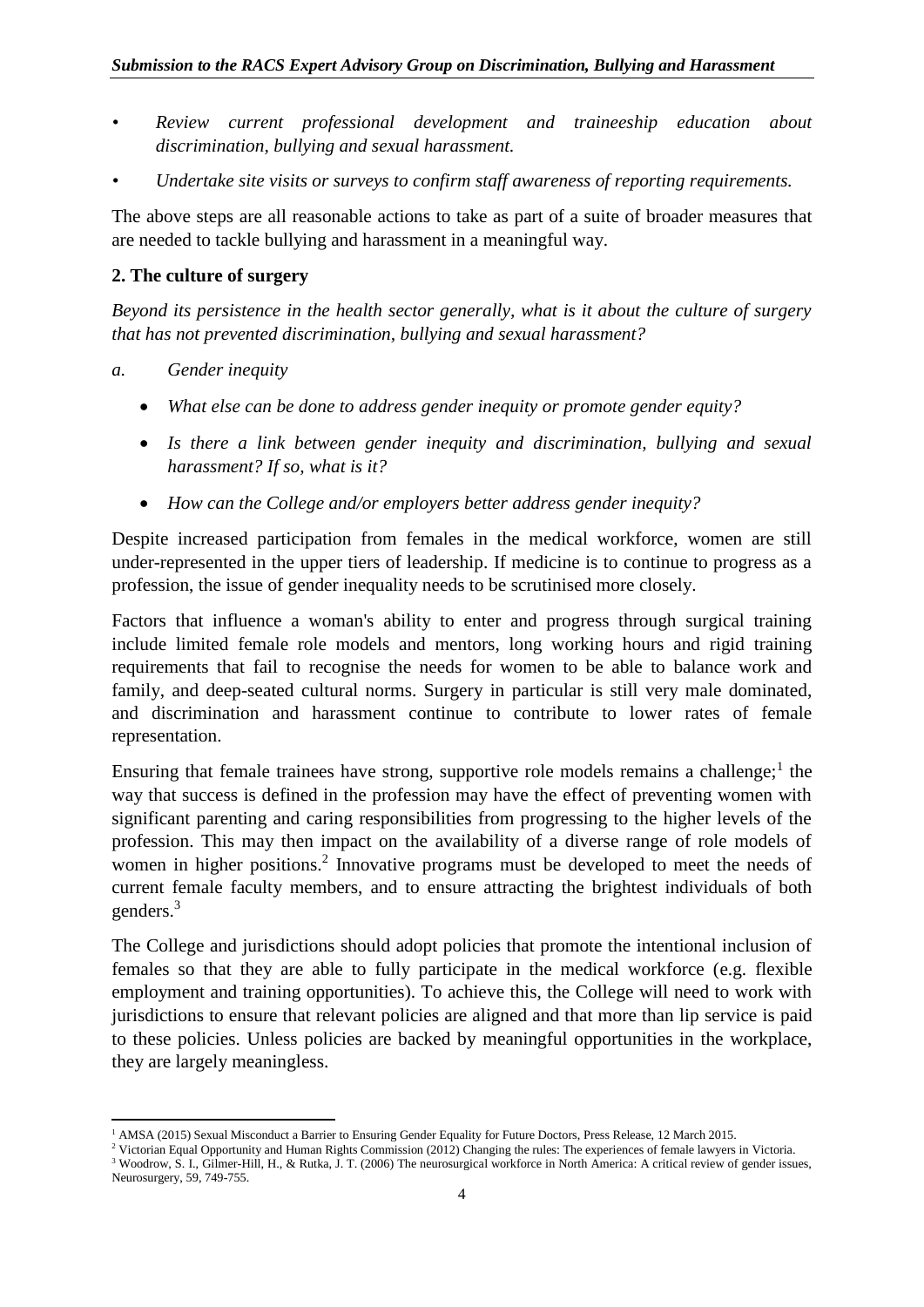Many of the barriers are the result of, or compounded by, the frequent imbalances between the parties to workplace bullying and harassment. Moreover, whether through active discrimination or as the unintended consequences of the way the reporting structures are designed and operate, individuals from groups at heightened risk of vulnerability often face additional cultural and social impediments to accessing, using and benefiting from these structures. Particular attention should be given to the rights and specific needs of such groups at each stage of the remedial process: access, procedures and outcome.

Research consistently indicates there are a number of factors which may increase the risk of workplace bullying and harassment occurring in the workplace. These include the presence of work stressors and workforce characteristics.<sup>4</sup> Gender inequity has a proven causal relationship with the incidence of discrimination, bullying and sexual harassment of female employees. It is important that sexual harassment, discrimination and non-sexualised incivility is acknowledged as a manifestation of broader gender inequality.

There are few clear and agreed target typologies, however it is generally accepted that women are more likely to be targets than men and that targets tend to be non-confrontational and unlikely to 'fight back'. The attribute common to all targets is that they are unwilling or unable to react to unwarranted aggression with aggression any more than sexual harassment targets invite undesirable assaults, and in a majority of cases bullies are targets' supervisors or managers.<sup>5</sup> Reporting to an immediate supervisor is a particular problem if that supervisor is the person using the unacceptable behaviours. $6$  It follows that in workplaces where leadership positions are predominately occupied by males, there is an ingrained acceptance of unreasonable workplace behaviours and little recourse is available, women are more at risk of being exposed to discrimination, bullying and sexual harassment.

Dr Skye Saunders' research on sexual harassment in rural workplaces notes that 'masculinity' marked workplaces have a high incidence of sexual harassment. The research confirms that the variable that positively correlates with group type (pack behaviour) harassment was the proportion of women in the workplace. Respondents from workplaces with low numbers of women were significantly more likely to experience this type of behaviour.<sup>7</sup>

In another example of a masculine, hierarchical profession, a 2012 survey conducted by the Victorian Equal Opportunity and Human Rights Commission<sup>8</sup> into the experiences of female lawyers in Victoria found that 24% had experienced sexual harassment while working as a lawyer or legal trainee in Victoria. 74% did not make a complaint. The report revealed themes of hostility, pressure to work more hours, lack of support from managers, lack of flexible working arrangements, negative attitudes towards working mothers and lack of action or victimisation as contributing to a broader workplace culture that condoned sexual harassment.

How can the College and/or employers better address gender inequity?

**<sup>.</sup>** <sup>4</sup> Safe Work Australia (2013) Guide to Preventing and Responding to Workplace Bullying.

<sup>&</sup>lt;sup>5</sup> Kelly, D.J. (2005) Reviewing Workplace Bullying: Strengthening Approaches to a Complex Phenomenon, University of Wollongong Research Online.

<sup>6</sup> Caponecchia, C. & Wyatt, A. (2011) Preventing Workplace Bullying: An Evidence Based Guide for Managers and Employees. Allen & Unwin.

<sup>7</sup> Saunders, S & Easteal, P 2013, 'The nature, pervasiveness and manifestations of sexual harassment in rural Australia: Does 'masculinity' of workplace make a difference?', Women's Studies International Forum, vol. 40, pp. 121-131.

<sup>8</sup> Victorian Equal Opportunity and Human Rights Commission (2012) Changing the rules: The experiences of female lawyers in Victoria.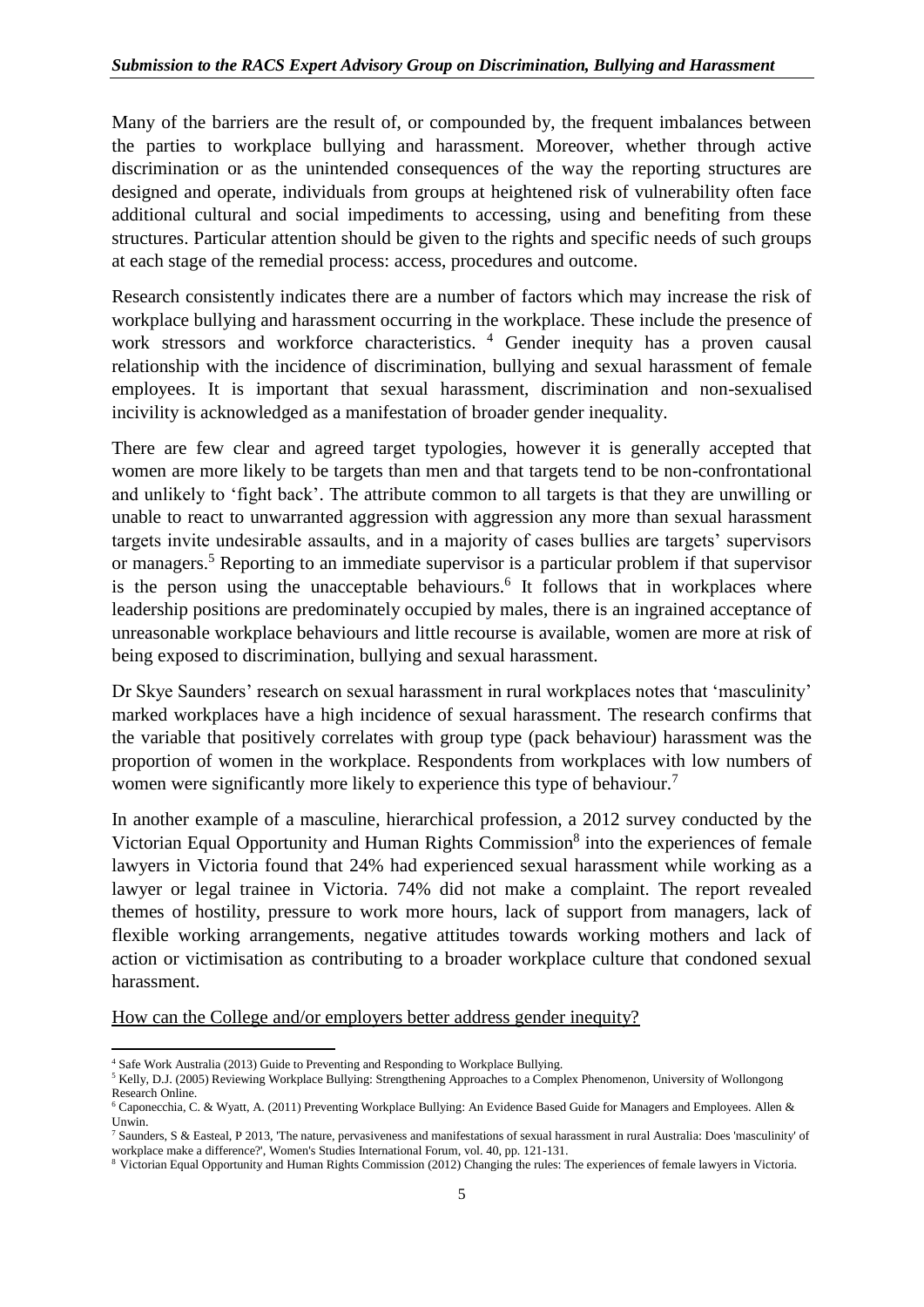There remains some confusion about what role colleges should play when they are not the actual employer of trainees. Breaking down the cultural barriers contributing to the problem may be difficult but effective in the long term if appropriately implemented.

The AMA makes the following recommendations:

*1. Achieving gender balance in senior roles*

Studies have suggested that in work environments which are systemically male-dominated and privileged, it is important to provide explicitly articulated opportunities for women to collectively and democratically participate in order to challenge prevailing regimes of control and strive for a more inclusive environment<sup>9</sup>. A self-regulation approach to achieving gender balance in senior roles could be adopted initially. Gender specific pressures need to be alleviated to ensure the roles can be fulfilled by females. Rather than simple policy statements on entitlements to flexible working arrangements, the solutions need to be practical.

# *2. Strengthening a mentoring program*

Ensuring that female trainees have strong, supportive role models remains a challenge. A mentoring program is a popular approach and should be investigated further to develop an effective model.

# *3. Providing for professional development participation by female trainees*

The College should work with the AMA and recognised industrial organisations to ensure that industrial arrangements and policies do not discourage professional development, including participation in internal and external committees.

# *4. Flexibility is an important starting point to open up organisations for women.*

Historically, the health system has not been good at providing flexible work places. Health service management and colleges need to work together to provide opportunities to improve flexibility in employment practices.

Having access to flexible work opportunities has been identified as an important issue for medical trainees. Of the factors that are actionable through policy change, work experience and flexibility of hours are most highly rated by junior doctors when considering specialty choice. The 2014 AMA Specialist Trainee Survey Report of Findings, February 2015<sup>10</sup> (STS) found that while 50 per cent of trainees felt the college supported them in accessing flexible training options, and 43 per cent felt that it would not disadvantage their career if they undertook part time training, a significant number of trainees replied 'not sure' to these statements (ranging from 24 and 46 per cent).

**<sup>.</sup>** 9 J Eveline and M Booth, 'Gender and sexuality in discourse of managerial control: the case of women miners' (2002) 9(5) *Gender, Work & Organization*, pp. 556-578, in AHRC 2011, *above* n 15.

<sup>10</sup> https://ama.com.au/article/2014-ama-specialist-trainee-survey-report-findings-february-2015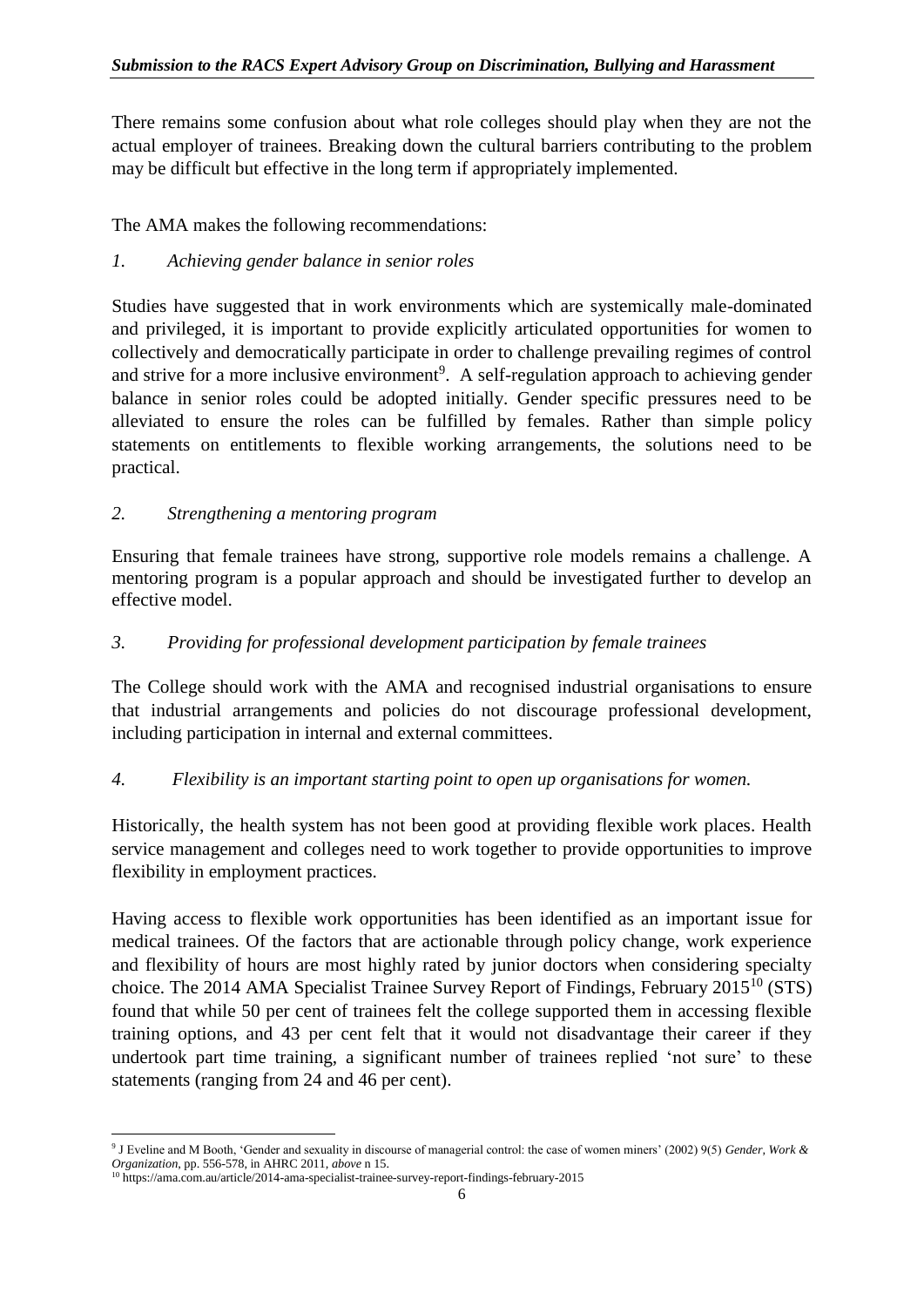Similarly, at the recent AMA trainee Forum held in February this year, trainees still reported that they had difficulty in accessing flexible work options in certain specialties in respect of access to maternity leave and again when returning from leave. The AMA Roundtable on Sexual Harassment also identified access to flexible work options as a key strategy in support of intentional inclusion of females in the medical profession.

The intention of these recommendations must be to effect lasting change at a cultural and organisational level by addressing the complex and intertwined root causes of the problem with prevention and intervention efforts.

*Do you have comments on the following?*

- *Identify and eliminate potential barriers for females entering and staying in the profession.*
- *Bring in targets or quotas for women in surgery or leadership positions (similar to that used by the Australian Stock Exchange for voluntary/compulsory quotas of the percentage of women at partnership levels) and provide training and mentoring to help female surgeons reach these positions.*
- *Make gender equity a strategic priority, championed by the College in partnership with other medical colleges and the medical profession.*
- *Develop a voluntary Code of Practice (or memorandum of understanding) with key institutions, including targets and key performance indicators aimed at promoting gender equity, linked to a public reporting cycle. For example, annual publishing of hospital profiles, reporting on the percentage of women in leadership positions; number of employees working flexibly; number of complaints made based on gender; number of other discrimination complaints; number of sexual harassment complaints lodged internally and externally; and the outcome of these complaints.*

The AMA would support a voluntary Code of Practice, or similar document with key institutions with the aims stated above. The AMA supports in principle targets for women in surgery leadership positions, but acknowledges the practical challenges of such targets. Nonetheless, advice suggests that 'intentional inclusion' strategies and targets are necessary to crystallise intent and that without this, change will not happen because the system is deeply rooted in the male norm. Any targets should be realistic and continue to use merit as the main criterion for promotion.

An example often cited as an empirical gender balancing solution is the quota system, arising from the Women on Boards quotas in the EU. The low rate of representation of women on boards can be explained by persistent unequal access to economic, social and cultural resources between women and men, by inequalities in the share of paid and unpaid work, and by insufficient work-life balance policies for both women and men. Legislative efforts to achieve gender parity in the boardroom are being increasingly accepted in both political and business spheres. Both the European Commission and the European Parliament have given the green light to EU-wide legislation ensuring that women hold at least 40% non-executive positions in large publicly listed companies.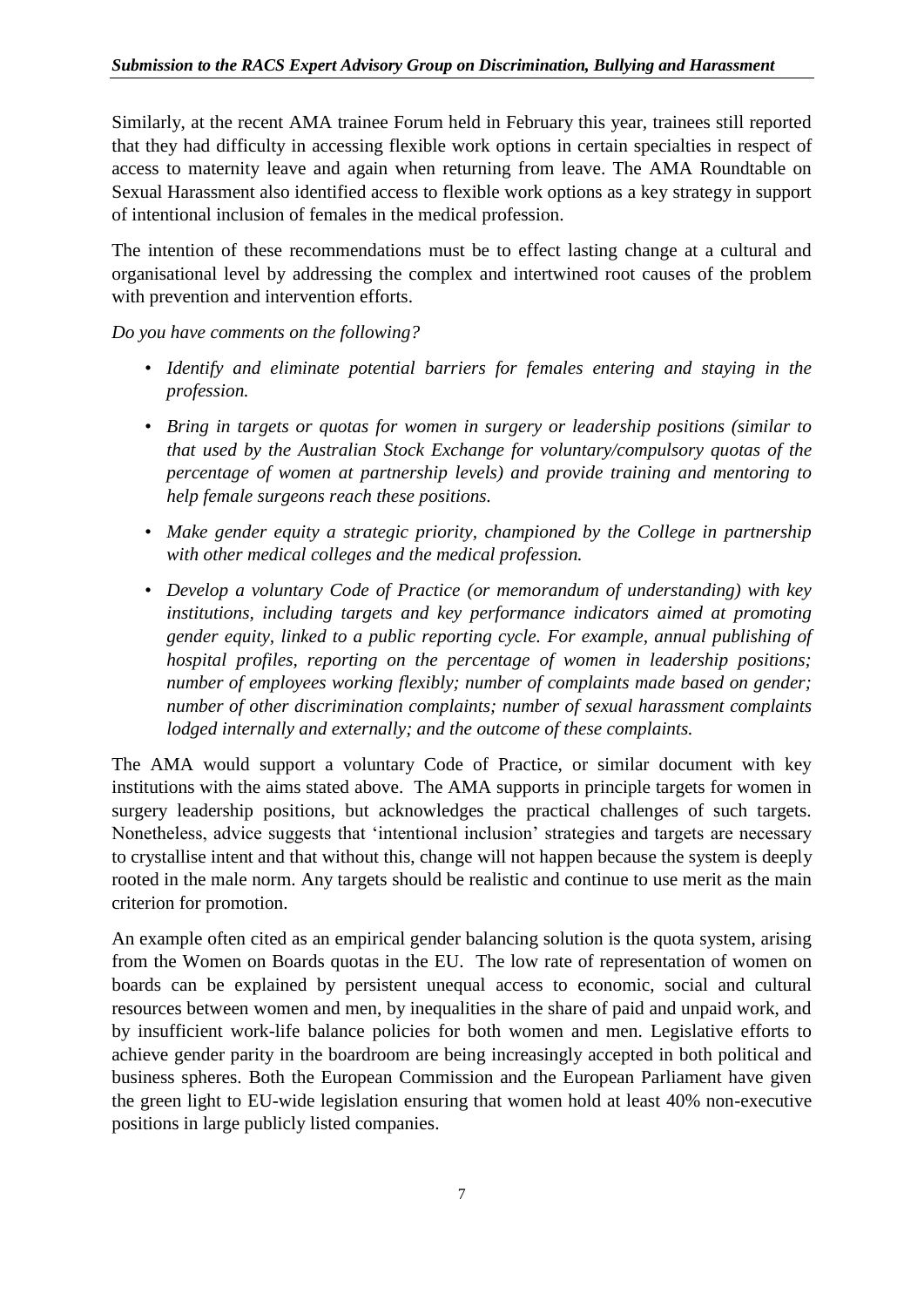In Australia, there has been some success in boosting the number of women on boards. By August 2014, 18.3% of directors on ASX 200 boards were women, up from 8.3% in 2008, according to the Australian Institute of Company Directors (AICD). Over the past four years, the percentage has almost doubled, and the number of Australian boards with no women dropped from 87 to 42. The AICD gets some of the credit for the increase in female board representation in Australia, as its diversity initiative includes a chairmen's mentoring program that has led to a number of female director appointments since it was implemented. The AICD-backed ASX diversity reporting guidelines were adopted in 2010 and started a board training program for women in the corporate pipeline.

The quota or positive discrimination measures discussed above are a persuasive example of a movement that actively addresses gender inequity. However, quotas will not be sustainable unless other gender parity efforts are put in place. Where there is a poor track record of investment in women's empowerment more broadly, the removal of quotas would be unlikely to have any lasting effect. There is no doubt that quotas distort in the short term, but they are also one of the most effective tools available to create a more level playing field in the long term. They help set a goal and they help address underlying barriers and spur for rapid change.

NSW Health has also implemented a range of positive initiatives.<sup>11</sup> These include the You're safe survey which focuses on workplace culture; the establishment of an anti-bullying hot line; the incorporation of anti-bullying and harassment values into its code of conduct, and an investment in cultural improvement programs.

# *c. The boys' club*

- *What is it about the culture of surgery that contributes to discrimination, bullying and sexual harassment?*
- *What will it take for this to change?*
- *How does the apprenticeship model of training contribute to the problem?*

Research consistently indicates there are a number of factors which may increase the risk of workplace bullying and harassment occurring in the workplace:

- Presence of work stressors high job demands, limited job control, organisational change, role conflict and ambiguity, job insecurity, an acceptance of unreasonable workplace behaviours or lack of behavioural standards, unreasonable expectations of clients or customers;
- Leadership styles autocratic behaviour that is strict and directive and does not allow workers to be involved in decision making; or laissez faire behaviour where little or no guidance is provided to workers or responsibilities are inappropriately and informally delegated to subordinates;

**<sup>.</sup>** <sup>11</sup> Presentation to AMA Sexual Harassment Roundtable. Ms Susan Pearce, NSW HETI. 1 April 2015.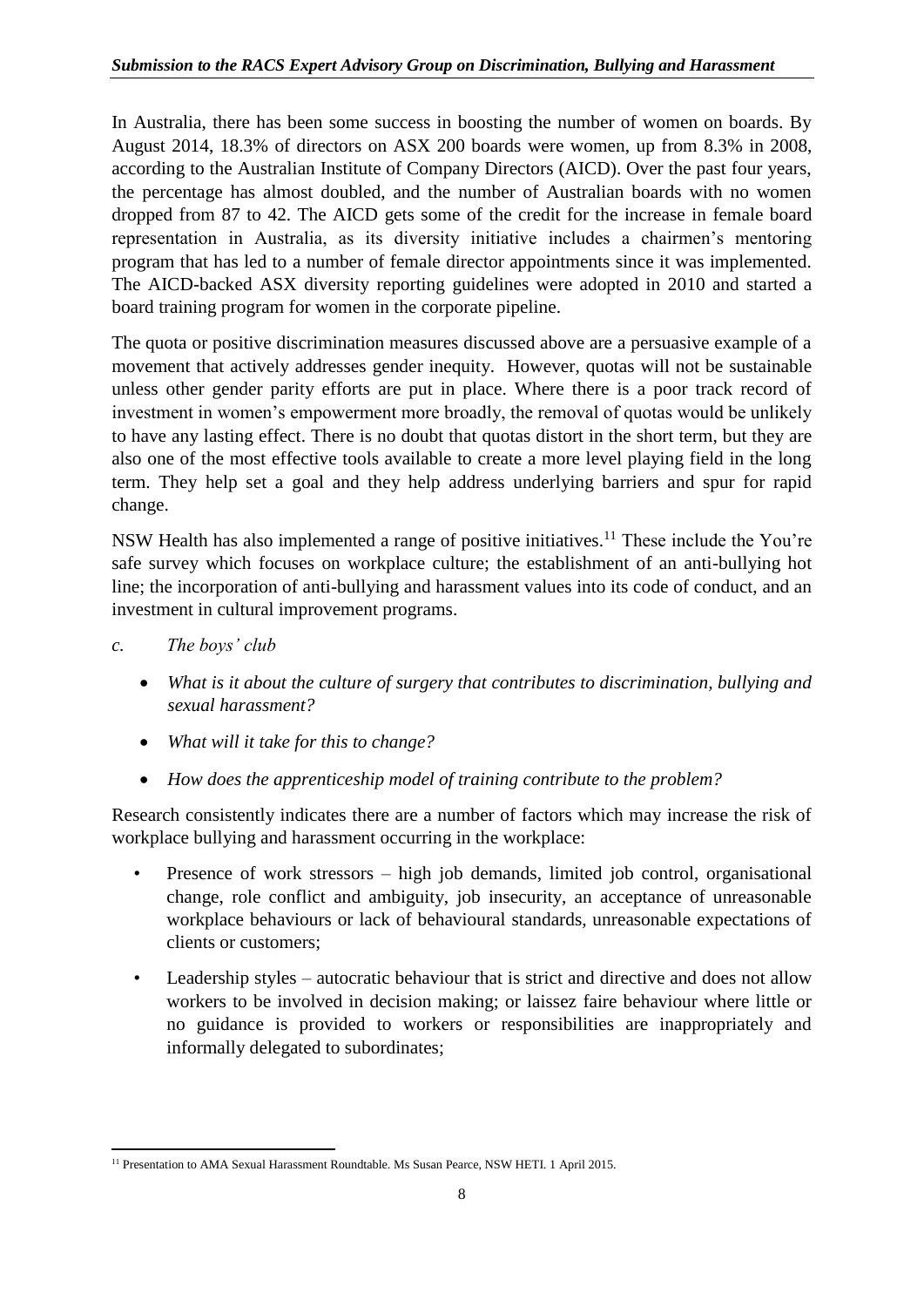- Systems of work how work is organised, scheduled and managed, lack of resources, lack of training, poorly designed rostering, unreasonable performance measures or timeframes;
- Work relationships poor communication, low levels of support or work group hostility; and
- Workforce characteristics groups of workers that are more at risk of being exposed to workplace bullying.

Changing the culture of the profession must start with senior male members of the profession taking a leadership role and making it clear that sexual harassment is unacceptable.

The enabling, motivating, and precipitating structures and processes that contribute to bullying and harassment explain why it might be rewarded (perceived power imbalance, low perceived costs, and dissatisfaction and frustration), and why it might flourish (high internal competition and a politicised climate). Tackling the problem of bullying and harassment rests on changing the culture within organisations. It is generally agreed that bullying and harassment thrive in a workplace culture where it progresses unchallenged, and is ignored or treated with a 'head in the sand' mentality.

It is the medical profession's duty to provide an academic environment that exemplifies the values it wants trainees to embody and does not require trainees to withstand abuse in the name of learning. Mistreatment is generally understood to stem from the teacher-learner power differential inherent in the hierarchy of medical education, which leads to a 'cycle of abuse' in which medical students who are mistreated go on to become doctors who mistreat other medical students.

The apprenticeship model arguably enhances the autocratic nature of the relationship between mentor and mentee. While it has many positive aspects, it is highly stratified and may reinforce the effect of power imbalances between senior members of the profession and those in training.

# *Do you have comments on the following?*

- *More training/CPD for College Fellows, potentially compulsory training for supervisors, in providing constructive feedback to trainees and communicating about difficult issues.*
- *Review and provide clear information about the roles and responsibilities of surgical trainees and supervisors, particularly about discrimination, bullying and sexual harassment.*
- *Make an unequivocal statement of commitment from health sector leaders about equity and inclusion.*
- *In partnership with employers, other medical colleges and health sector leaders, implement a unified strategy to address sexual harassment or make structural change to the profession and integrate the relevant KPIs in the performance plans of senior health sector leaders and managers.*

The AMA would support each of the above proposals.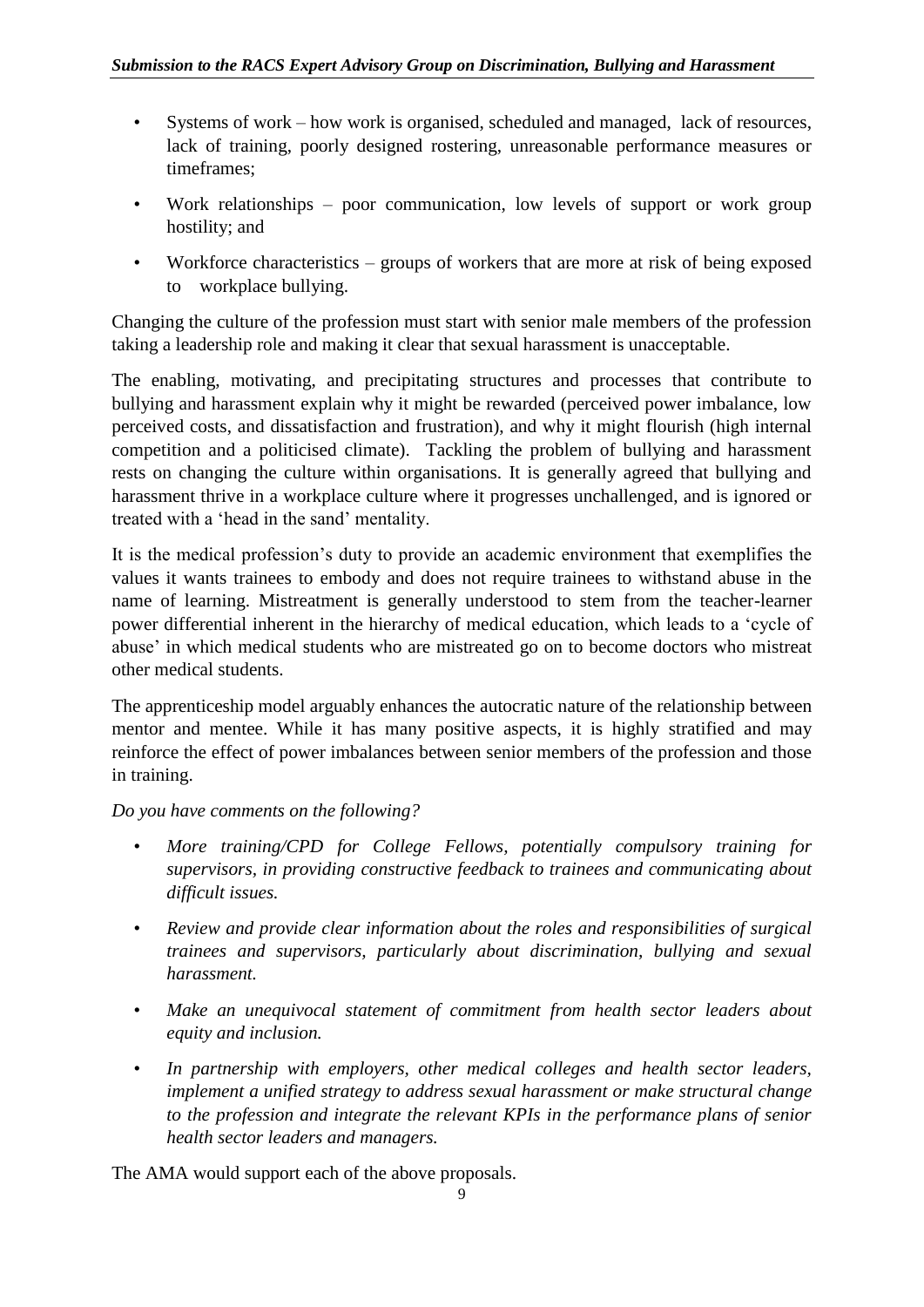- *d. Problems are worse in procedural specialties*
	- *Why are these problems worse in procedural specialties, including surgery?*
	- *Are surgeons trained well enough to manage the stress of the job?*
	- *Has inappropriate behaviour become normalised in stressful (procedural) environments?*

It would seem that these issues appear more extreme in procedural specialties as these tend to have a higher profile in the medical workplace. It may be that they are more extreme in substance, rather than in volume, due to the relatively higher stress in the workplace and higher stakes involved for trainees – i.e., gaining a position in a procedural specialty is extremely difficult, so the pressure to hang on to it is more intense.

Inappropriate behaviour may be somewhat normalised in high pressure environments such as surgery, partly because it is 'handed down' from trainer to trainee, then repeated in the next cycle.

The AMA notes that surgical practice is not confined to the operating theatre and not all surgical lists require "life or death" decisions. Other areas of specialty practice can be equally intense and face the same environmental pressures.

*Do you have comments on the following?*

- **•** *What kind of educational interventions could be helpful to better equip surgeons to manage stress?*
- **•** *What workplace support or programs could be helpful to support behavioural change?*

The AMA supports any training to equip surgeons to manage stress, but not at the expense of an appropriate, safe working environment. Surgery will always be a stressful environment, with high pressure perhaps leading people to behave in ways that they may not normally behave but surgeons and trainees need to understand where even in a stressful environment certain behaviour is not appropriate.

# **3. Bystanders are silent**

*Discrimination, bullying and sexual harassment in the practice of surgery, in medicine and in the health sector is discussed and witnessed. So why don't people speak out?*

- *What stops bystanders speaking up when they hear about or witness discrimination, bullying and sexual harassment?*
- *What in the culture of medicine – or surgery – makes these issues someone else's job or responsibility to fix, or prevents someone from taking responsibility for addressing these issues? What actions can be taken by individuals, teams and organisations to prevent and address*

There may be two different reasons bystanders do not speak up when witnessing unacceptable behaviour. The bystander may; 1) not recognise the behaviour as discrimination, bullying or sexual harassment, or 2) harbour distrust in the complaint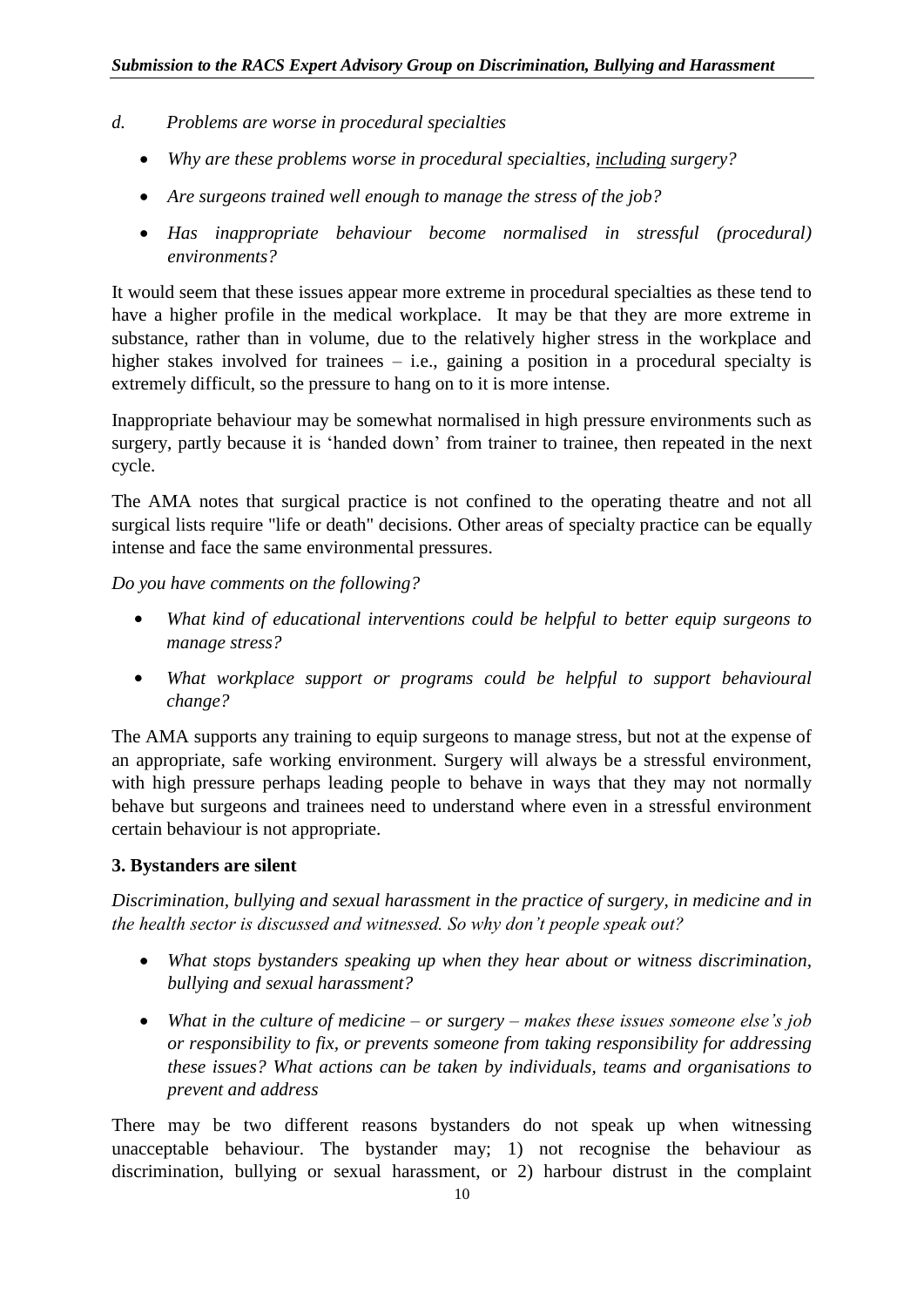mechanism - that the complaint will not be taken seriously, that someone else's word will be taken over theirs, that victimisation will ensue, or that it would ultimately not be in the best interests of the victim to raise it.

While it is unlawful for someone to subject or threaten to subject the other person to any detriment because they have asserted their rights, made a complaint, helped someone else make a complaint or refused to do something because it would be discrimination, sexual harassment or victimisation<sup>12</sup>, the potential for victimisation is a real or at least perceived obstacle to bystander action.

There is considerable distrust by clinicians of managers. The decreasing level of trust between clinical staff and their managers is in part due to the pressures that managers have upon them to reach certain goals and the fact they do not have the resources to provide for the needs on the ward. Public sectors have changed markedly in recent years in response to globalisation and the business orientation of governments. Most notable in the public sector have been new forms of organisation, management and accountability and, as a corollary, multiple demands including tighter budgets and demands to generate new forms of income; thus the pressure on managers to meet multiple and competing requirements, the most important of which is clearly signalled as short-term financial gains which is not conducive to a socially responsible workplace.

This is compounded by the reality that many individuals are placed in leadership or supervisory roles with little or no training or support. Appropriate management and leadership training must be provided to those in managerial positions. The problems of requiring line managers to deal with complex situations involving conflict and unacceptable behaviours with little management training were recognised in the findings of the inquiry into the NSW Ambulance Service. An essential piece of the puzzle to tackling workplace bullying and harassment lies with line managers; organisations that genuinely wish to minimise the risks associated with workplace bullying should give priority to interpersonal skills when deciding who to appoint to managerial positions.

The majority of employers notified about bullying and harassment incidents either do nothing or worsen the situation by fostering retaliation against the complainant. Employers need to give managers authority to resolve people management issues and hold them accountable when they failed to treat people properly.

Advising targets to report to the next highest supervisor does not circumvent the conflicts of interest in the reporting lines, which make them inappropriate for dealing with workplace bullying and harassment claims. Conflicts of interests must be engineered out of reporting lines for unacceptable behaviours if the reporting process is to be fair. There needs to be a distancing of decision-making relating to the investigation from the immediate area where the complaints arise. When employers provide an opportunity to speak in confidence and without fear of reprisal, many potential formal complaints are precluded. There is power in providing for an individual voice and an opportunity just to be heard. Formal action may follow but only if the individual chooses.

**<sup>.</sup>** <sup>12</sup> Sex Discrimination Act 1984 (Cth); Anti-Discrimination Act 1977 (NSW); Industrial Relations Act 2009 (NSW) s210.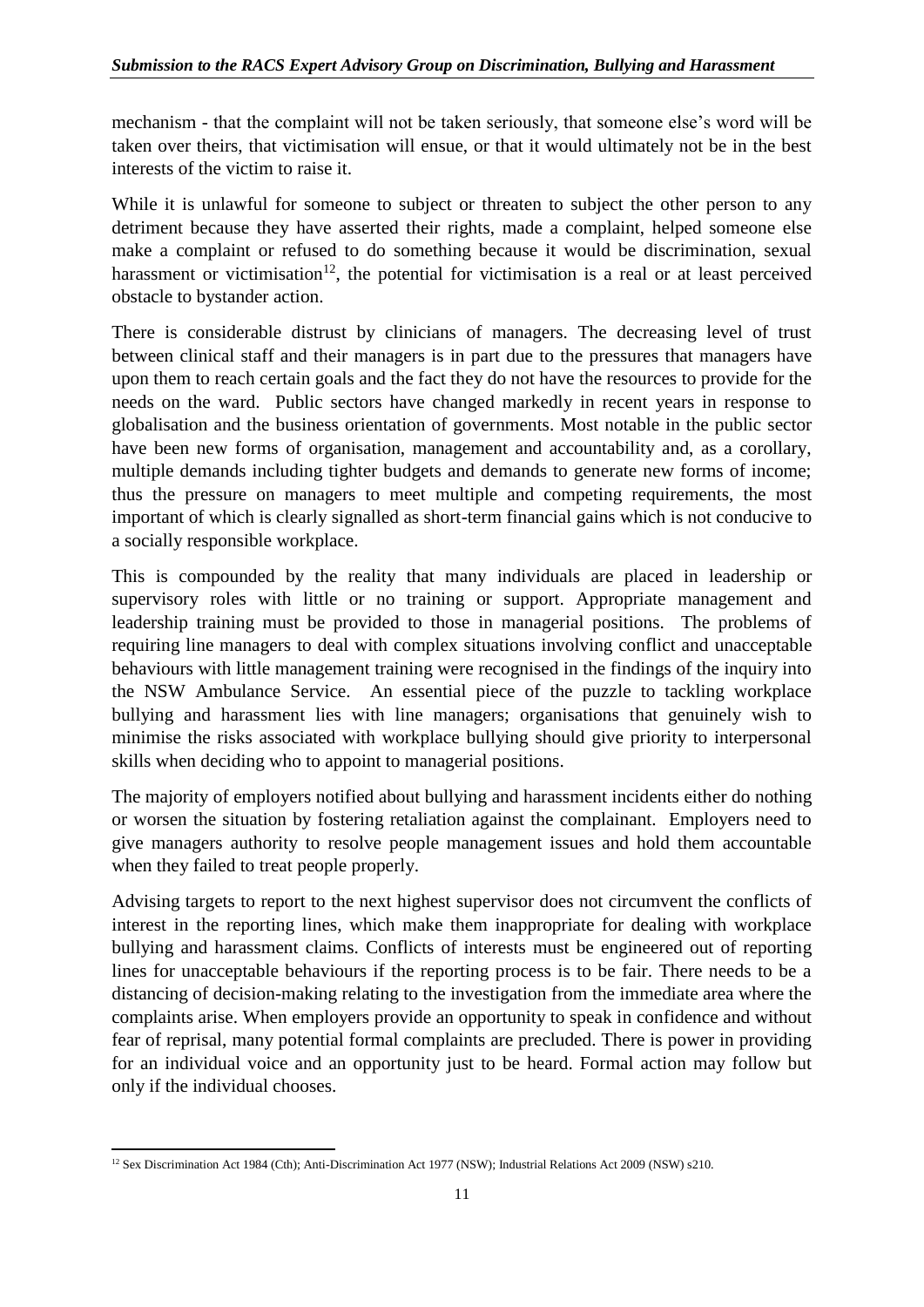Confidential ombudspersons or practical listeners can provide this informal service. From this evidence, two conclusions may be drawn: managers need appropriate training and the reporting structure needs to change.

Jurisdictions need to work with the profession, including the College, to address sexual harassment in the workplace, putting in place the right policies, process and culture. Reporting processes must offer a 'safe space' for complainants so that they can raise issues of sexual harassment, free of shame, stigma or repercussions. Employers need to have good performance management processes in place to avoid reasonable management actions escalating into bullying complaints.

In her address to the AMA Sexual Harassment Roundtable in April this year, Ms Elizabeth Broderick, Sex Discrimination Commissioner, suggested that four things are essential to enable people to report instances of sexual harassment in the workplace:

- They need to believe they work in a profession or an organisation where there is zero tolerance.
- They need to believe they work in a profession or an organisation where something will happen.
- People need to believe they will not be victimised if they speak up.
- People need to believe their complaint will be acted upon in a timely manner.

Colleges must have systems in place that provide for a fair and safe appeals and remediation process and must ensure that trainees are aware of how to access grievance and remediation processes if required. These processes must be validated as professional, independent, confidential, and timely, and must result in an outcome. In relation to bullying and harassment, they must provide trainees with a safe place to bring forward complaints – free of shame, stigma or fear of repercussions.

The Australian Human Rights Commission Encourage. Support. Act! Report<sup>13</sup> recommends a number of strategies to encourage bystander interventions, which have real potential to increase reporting and reduce the incidence of sexual harassment in Australia. Development of training programs, grievance procedures, multiple complaints channels, incentives for bystanders to make valid reports of sexual harassment, and assuring bystanders of anonymity and immunity from legal action and victimisation are some of the suggestions.

# Workplace education and training

Work on bystander approaches in violence prevention would suggest that those who witness sexual harassment subsequent to being educated about it can challenge the attitudes and norms, behaviours, institutional environments and power inequalities which feed into violence in all its forms, including sexual harassment. Effective workplace education must take place across all hierarchical levels and also address the fundamental links between sexual harassment and wider inequalities, for example by interrogating the constructions of gender and sexuality in a particular organisational context. These constructions inform men's

**<sup>.</sup>** <sup>13</sup> Australian Human Rights Commission (2012) Encourage. Support. Act! Bystanders Approaches to Sexual Harassment in the Workplace. <http://www.humanrights.gov.au/our-work/sex-discrimination/publications/encourage-support-act-bystander-approaches-sexual> (accessed 30 March 2015).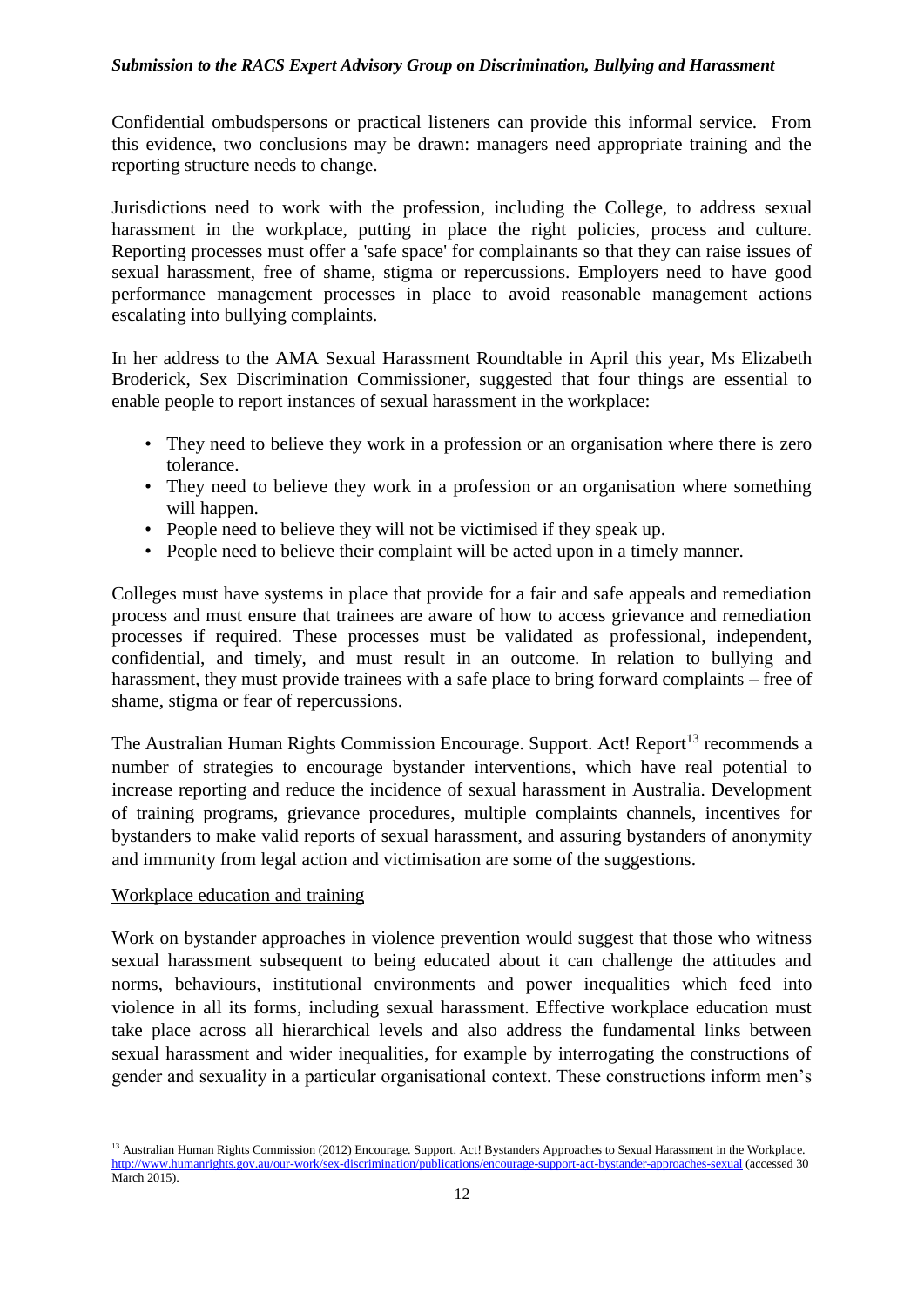and women's differing perceptions of sexual harassment and help explain the way gendered forms of power manifest in organisations.<sup>14</sup>

There is a small but growing body of evidence demonstrating that bystander intervention strategies can increase participants' willingness to take action, their sense of efficacy in doing so and their actual participation in pro-social bystander behaviour.

For example, in 2002 legislation was enacted in Belgium 'relating to protection from violence, moral harassment (bullying) and sexual harassment at the workplace'. This legislation requires employers to put in place a series of preventative measures to reduce the risk of violence or moral harassment in the workplace including adjustments to the physical organisation of the workplace, providing help for targets, the fast and impartial investigation of complaints of moral harassment and the provision of information and training. The statute also emphasises the responsibility of all levels of management to prevent stress on employees. The legislation provides for a number of avenues of redress, including through an adviser on prevention or a manager. It also stipulates that the burden of proof lies with the individual accused and that throughout the course of these procedures the working relationship between the complainant and the employer cannot be terminated or modified.

#### Positively endorse reporting

The concept of 'bystander' can be broadened to apply to organisations. This definitional move would have value in highlighting the roles of organisations in allowing and sustaining such behaviours.

An impartial, external complaints handling mechanism is essential to allow victims and bystanders to report incidents outside the chain of command that is responsible for their career progression. Concurrent, ongoing support must accompany the complaint mechanism to prevent victimisation.

#### *Do you have comments on the following?*

- *Work with health sector employers to establish a framework for post-incident debriefing, so it becomes a safe practice to 'call out' incidents in a no-blame way, to better inform general and specific education and training.*
- *Draw on aviation industry experience, and establish a 'red flag' system so health sector workers can easily and safely identify when they see boundaries starting to be crossed.*
- *Increase training and skills for Trainees (through education) and surgeons (though CPD) about discrimination, bullying and sexual harassment – including training in 'no-fault' communication.*
- *Establish leadership and mentoring programs.*
- *Work with health sector employers to introduce random workplace audits of staff awareness of and compliance with reporting requirements.*

**<sup>.</sup>** <sup>14</sup> Australian Human Rights Commission (2012) Encourage. Support. Act! Bystanders Approaches to Sexual Harassment in the Workplace. <http://www.humanrights.gov.au/our-work/sex-discrimination/publications/encourage-support-act-bystander-approaches-sexual> (accessed 30 March 2015).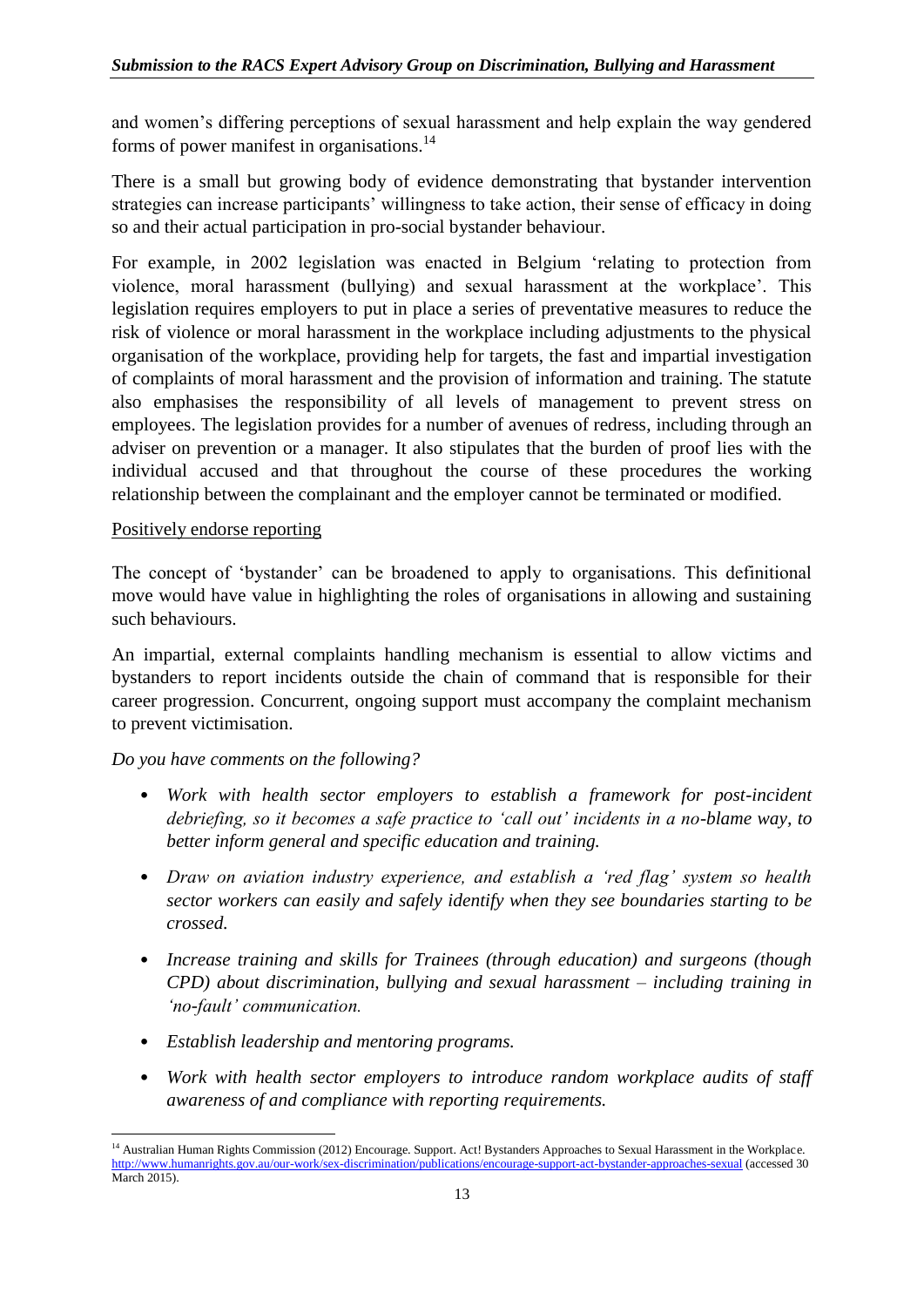The AMA supports all of the above proposals. Others include:

- Having a clear and well publicised policy to tackle harassment issues.
- Establishing good examples through role models.
- Providing confidential counselling and other support for trainees to enable to deal with unreasonable behaviour which, left unchecked, could lead to harassment.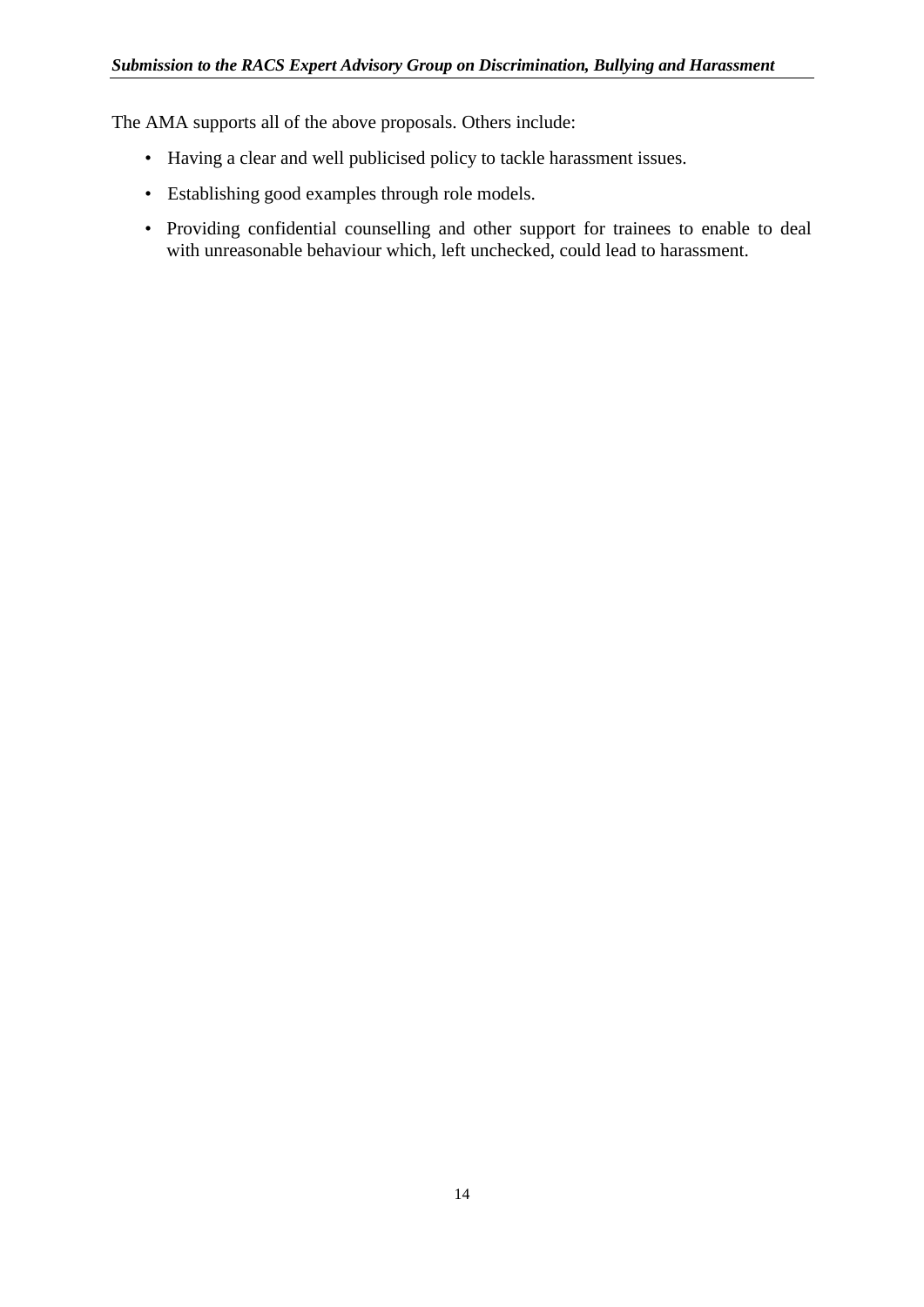#### **4. Complaints**

*Good data – enabling evidence-based analysis – is known to help drive organisational and cultural change. However, complaints about discrimination, bullying and sexual harassment are under-reported, making it harder to quickly identify trouble spots and emerging issues promptly, and therefore analyse trends in a timely way.*

- *What prevents people from complaining about discrimination, bullying and sexual harassment in the practice of surgery or by surgeons?*
- *How does the power imbalance between perpetrator and victim impact on this?*
- *What confidence is there in existing complaints a pathway – in the workplace and at the College?*
- *How does lack of awareness about how to make a complaint*

# What prevents people from complaining about discrimination, bullying and sexual harassment in the practice of surgery or by surgeons?

The incentives to challenge bullying behaviour, or make a complaint about discrimination or harassment are outweighed by the incentives to remain silent, hence an aggressive culture is perpetuated which selects people who can survive it – these people may then become role models for future generations of bullies.<sup>15</sup> Medical trainees can be made to feel that they must conform to these behavioural norms in order to ensure their success, or may feel that failure to adhere to such an unspoken code of conduct will harm their career.<sup>16</sup>

# What confidence is there in existing complaints a pathway  $-$  in the workplace and at the College?

The 2014 AMA Specialist Trainee Survey Report of Findings, February 2015<sup>17</sup> (the STS) provides evidence of the low level of confidence in college processes, among other findings. For example, the STS noted 'Responsiveness to cases of bullying and harassment' as a key area for improvement (p 6) and only 12% of respondents strongly agreed that their college responded to cases of bullying and harassment in a timely and appropriate way. Only a third of trainees reported they were aware of college policies on bullying and harassment (p 30).

The STS concludes that 'there is still a significant amount of work to be done to address bullying and harassment within the profession' and states that 'bullying and harassment in the workplace creates a poor learning environment due to the continued erosion of confidence, skills, and initiative of the doctor, and can create a negative attitude toward their chosen specialty' (p31). Further, the results 'align with anecdotal evidence about the pervasive nature of bullying and harassment issues within the medical profession and the workplace, and the need for the profession and employers to implement further measures to address them.' (p 35). From this it is clear that confidence in existing complaints pathways is not strong and requires greater clarity, consistency and accessibility.

<sup>1</sup> <sup>15</sup> BMA Health Policy and Economic Research Unit (2006) Bullying and harassment of doctors in the workplace. British Medical Association, London.

<sup>&</sup>lt;sup>16</sup> The Royal Australasian College of Physicians (2013) Health of Doctors Position Statement.

<sup>17</sup> https://ama.com.au/article/2014-ama-specialist-trainee-survey-report-findings-february-2015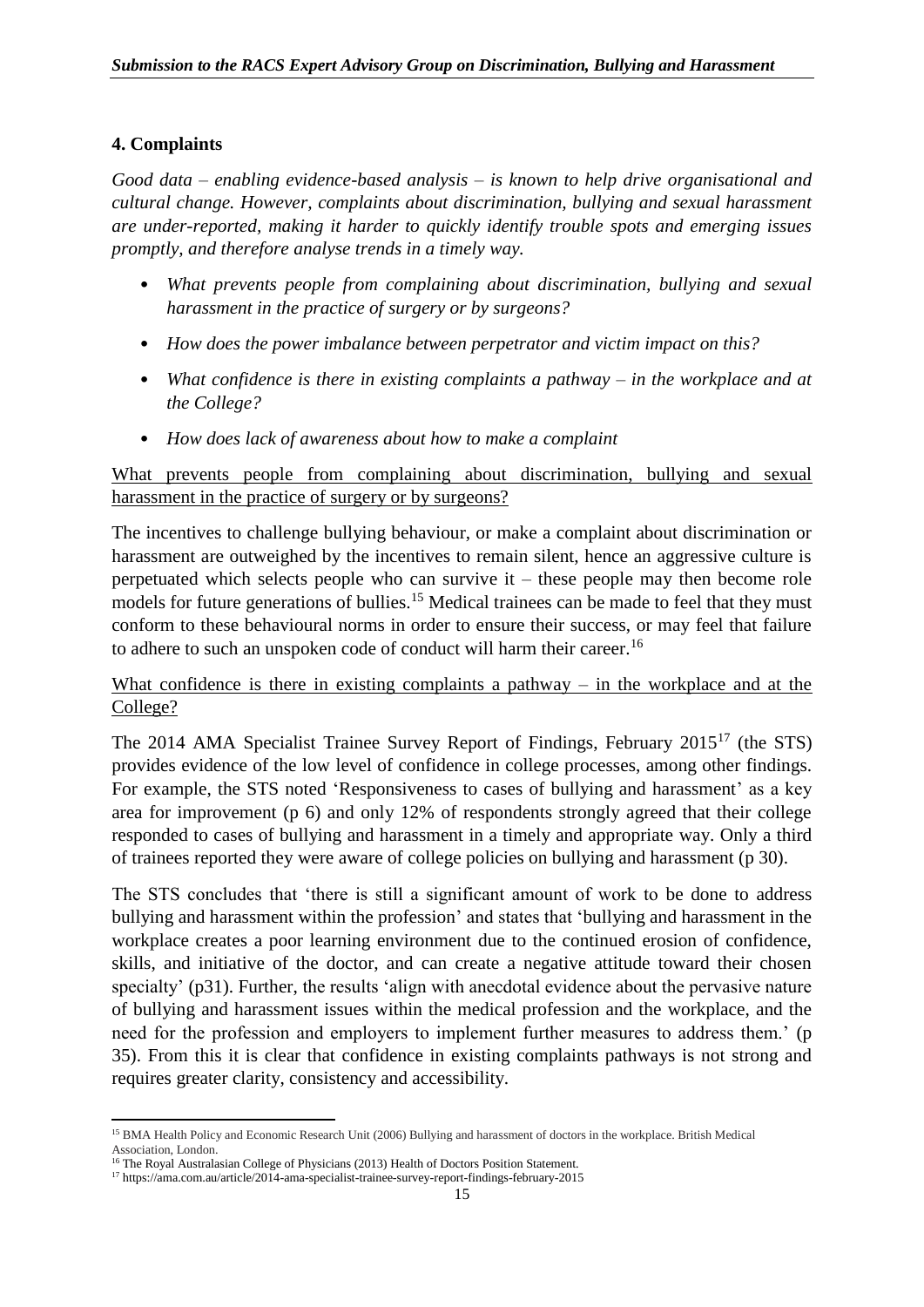Power imbalances may prevent people from complaining. Alleged unsatisfactory performance may lead to a counter claim of sexual harassment or bullying. Proof is central to enforcement; if the complainant cannot prove their complaint, then, in effect, they have no right.

It is clear that there needs to be a distancing of decision-making relating to the investigation from the immediate area where the complaints arise.

Some harassment suffered may not fall strictly into the definition of sexual harassment, but is nonetheless sex-based and creates a hostile working environment. An early case described the nexus with discrimination as follows: 'It is an act of discrimination to deny an employee a benefit connected with the employment such as accrues to other employees. A benefit of employment is the entitlement to quiet employment, that is, the freedom from physical intrusion, the freedom from being harassed, and the freedom from being physically molested or approached in an unwelcome manner. If molestation, physical and sexual affronts are permitted by an employer, it is denying a benefit and permitting detriment to those employees who suffer such unwelcome intrusions vis-a-vis those who do not. It gives rise to the possibility of [unlawful] discrimination by an employer against an employee on the ground of sex.' 18

One of the perceptions reported by doctors and students who choose not to report inappropriate behaviour is that reporting may not result in consequences for the perpetrator. By contrast, it is perceived that making a complaint may have significant, if not permanent consequences on a career.

It is therefore important that complaints processes clearly articulate the possible consequences of proven instances of inappropriate behaviour, including where necessary sanctions available through the Medical Council/Medical Boards under the Health Practitioner Regulation National Law Act 2009 or appropriate legislation.

Colleges have an obligation to provide high-quality training programs and, in providing that training, should ensure that it is provided in a safe and appropriate manner. Colleges would therefore be able to work in conjunction with hospitals and jurisdictions with regard to options such as the removal of the right to supervise trainees or other appropriate sanctions.

In considering pathways for making complaints, it is essential that complaints are able to be managed in a single and clearly defined pathway. Multiple complaints processes and or investigations are seen to limit the rights and fairness afforded to all parties. Multiple complaint processes also reduce the ability to ensure that there are suitably trained and experienced staff to manage complaints and undertake review processes.

# Legal barriers in the complaints pathway

1

There exists a significant evidentiary hurdle for employment complaints as alleged discrimination can quickly become interwoven with bona fide considerations of merit; unless the conduct is unequivocal, such as including a written component, the burden of proof can be virtually insuperable.<sup>19</sup> Comparable countries, such as the United States and the United

<sup>18</sup> *R v Equal Opportunity Board; Ex parte Burns* [1985] VR 317, 322, per Nathan J.

<sup>19</sup> Thornton, M. (1995) Revisiting Race in *Racial Discrimination Act 1975*: A Review.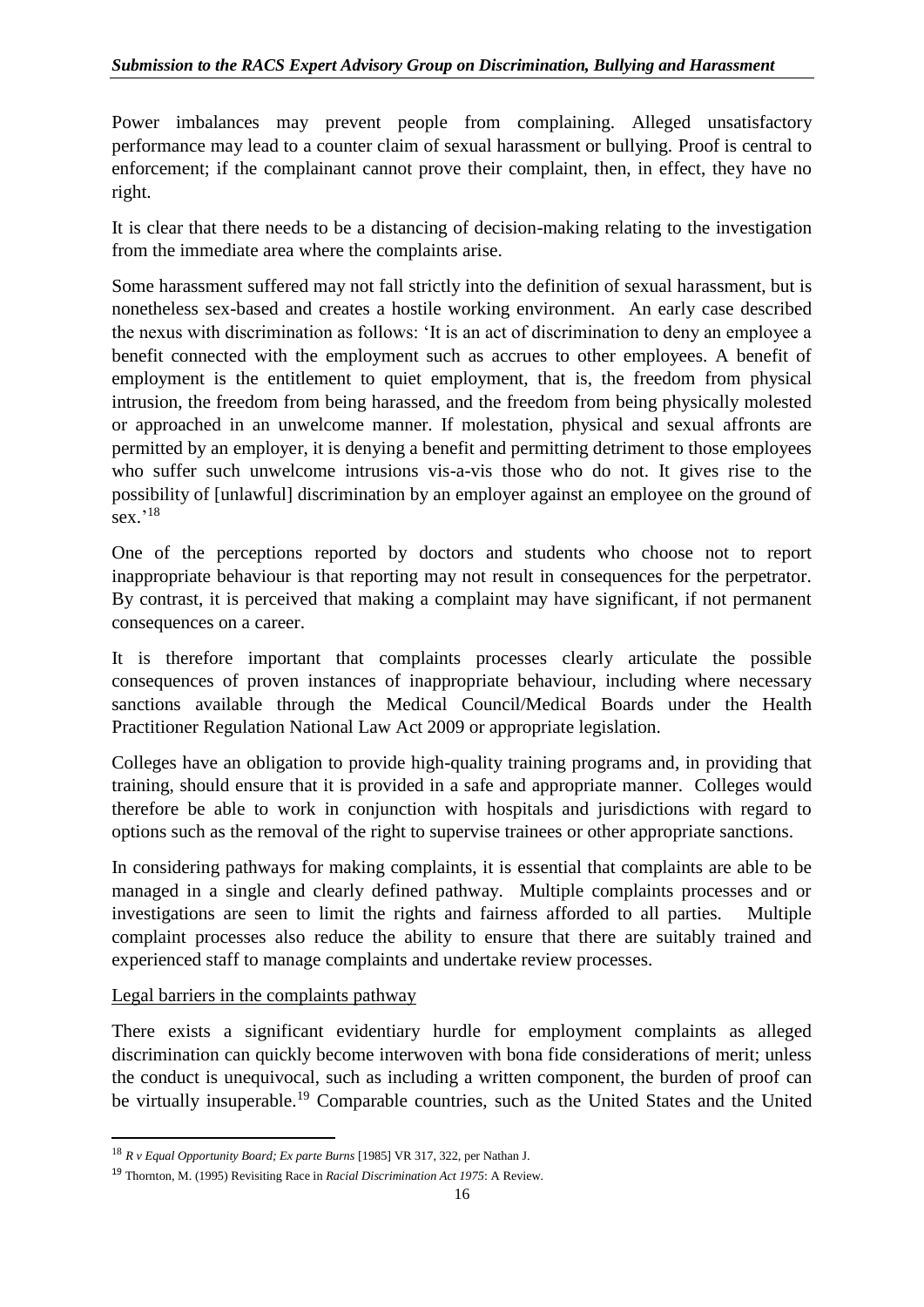Kingdom, take a different approach and have reduced the complainant's burden. Some of the alternative mechanisms used in these countries pre-date Australia's anti-discrimination legislation, yet they were not adopted here.

The effectiveness of the *Sex Discrimination Act 1984* was assessed in 2008 by the Senate Standing Committee on Legal and Constitutional Affairs. The Senate Committee recommended that positive duties should be imposed on employers.

The *Sex Discrimination Act* has been amended since 2008, including amendments in 2011 strengthening protections against sexual harassment in workplaces and schools and amendments in 2013 extending the list of circumstances to be taken into account as part of the test for sexual harassment.

However, there remains no 'positive duty' on public sector organisations, employers, educational institutions and other service providers to eliminate sex discrimination and sexual harassment.

The legal barriers for a complaint will require legislative reform, but the process at the College level should be more streamlined. Within the bounds of procedural fairness College accreditation standards should include an onus on employers to take positive steps to eliminate discrimination and harassment.

*Do you have comments on the following?*

- *Centralise knowledge of complaints about discrimination, bullying and sexual harassment so they can be monitored, effectively managed individually and analysed collectively, to make sure the general issues they raise are addressed.*
- *In partnership with employers, assess the effectiveness of current data-collection methods in identifying these issues and collate data across institutions.*
- *Undertake site visits and talk to hospital staff when data analysis identifies potential systemic issues.*
- *Host annual or regular roundtables for relevant stakeholders to identify and share best-practice models or initiatives that have been successful in addressing discrimination, bullying and sexual harassment.*

The AMA supports a centralised, accessible database about discrimination and related complaints for effective, on-going management. As previously noted, the AMA supports the collection of data to enhance evidence-based responses to sexual harassment.

Bullying and harassment should be the topic of surveys of trainees with the College being required to act when there is evidence of an ongoing issue in a hospital.

In this respect the AMA believes that the implementation of a national training survey is essential to provide data on which training programs and locations are managing bullying and harassment well and where there is room for improvement. It would be useful if the College could support this initiative moving forward.

To illustrate this point, in the United Kingdom, the General Medical Council (GMC) runs a national training survey annually. Each year the survey asks doctors in training if they have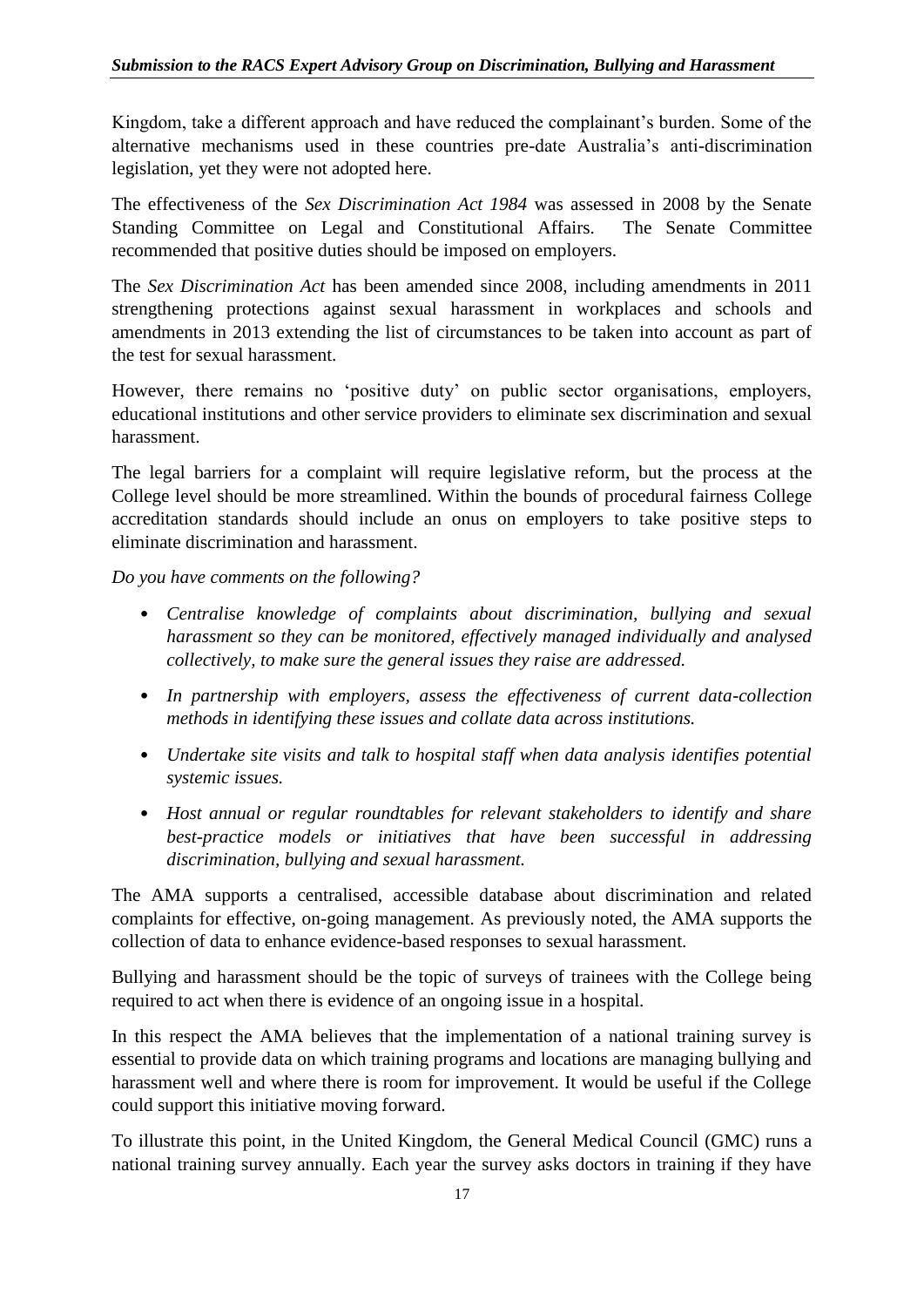experienced bullying or undermining in their workplace. In 2014 it found that around one in 10 trainee doctors had experienced bullying with a further 14 per cent having witnessed bullying. Its subsequent investigation and report, *National Training Survey 2014: Bullying and Undermining*, has confirmed that many additional cases of bullying are went undetected owing to a lack of confidence in reporting services. Evidence suggests there was a reluctance to speak out about bullying and undermining both from fear of reprisals and from lack of faith that anything would be done. The British Medical Association (BMA) has called for greater openness and support over incidences of bullying within the health service, warning that a lack of action to address this could jeopardise patient care.

The AMA has already taken a lead role in the hosting of a roundtable on sexual harassment in early 2015. The roundtable was extremely valuable and we would support regular roundtables and other events for stakeholders to share experiences and best practice models for addressing discrimination and harassment.

- *b. Fear of reprisal*
	- *How does fear of reprisal stop people making complaints?*
	- *What would change that?*
	- *What can the College do – alone or in partnership with employers – to make it safe to complain and take a stand against unacceptable behaviour?*

Fear of reprisal stops people from making complaints because they may feel insecure in their role. A lot is at stake for a trainee. Any risk to their ongoing training may be too much to risk.

Individuals, most often women, may remain silent about sexual harassment. This may be due to a range of factors, including:

- Fear of losing their job or damaging their career prospects, especially when the harasser is a senior colleague
- Embarrassment
- Not wanting or feeling able to confront the pervasive culture of the workplace or industry in which they work
- A desire to cope
- A feeling that their complaints will not be taken seriously
- The need to continue working for financial reasons, particularly in casual jobs where no sick leave is available
- Feelings of insecurity and being unsure whether the harassment will be viewed as harassment by their employer
- Difficult, unclear or non-existent reporting process.

Addressing these issues in policy directives and accreditation arrangements with employers would go some way to tackling the silence around sexual harassment.